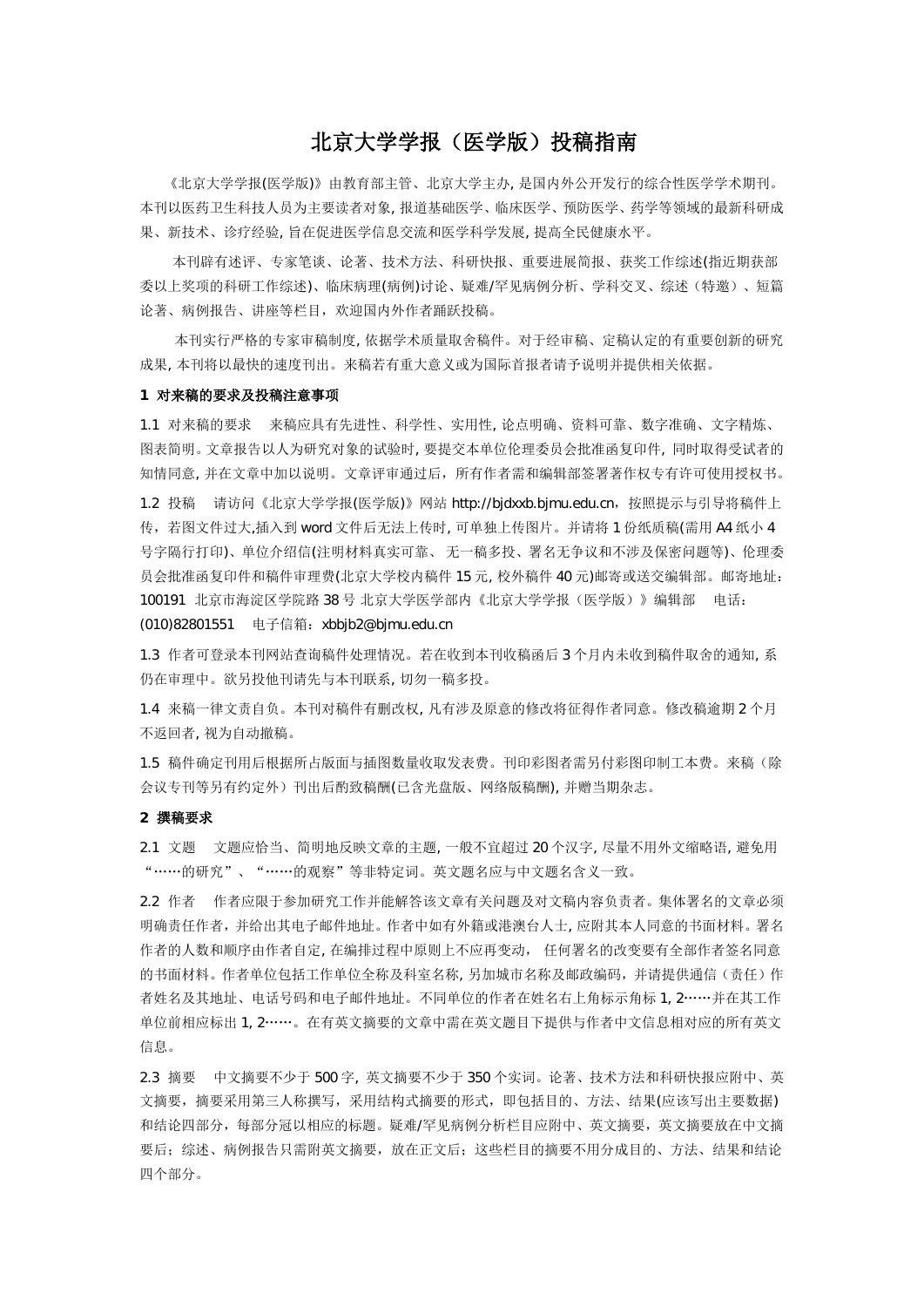2.4 关键词 每篇文章需有 3~5 个关键词, 请尽量选用美国国立医学图书馆编辑的最新版 Medical Subject Headings (MeSH)中的词。各词之间用分号隔开。

2.5 研究设计 对调查设计应写明是前瞻性、回顾性还是横断面调查研究;对实验设计应说明具体的设计 类型(如自身配对设计、成组设计、交叉设计等);对新药临床试验设计应写明属于第几期临床试验, 采用 了何种盲法措施, 受试对象的纳入和剔除标准等, 并应说明质量控制的方法。

2.6 统计学处理 应提供所用统计分析方法的具体名称(如成组设计资料的 <sup>t</sup> 检验、两因素析因设计资料 的方差分析等)及统计量的具体值和  $P$ 值(如 t=3.45,  $P$ <0.01); 当涉及到对总体参数的推断时, 还应给 出 95%置信区间。对于定量资料, 一般应采用"均数±标准差"方式表达, 并根据所采用的设计类型、资料 所具备的条件和分析目的, 选用合适的统计分析方法。散点图上描述有明显曲线变化趋势的资料则要避免用 直线回归方程。不宜用相关分析说明两种检测方法之间吻合程度的高低。对于多因素、多指标资料, 在单因 素分析的基础上, 尽可能运用多因素统计分析方法, 以便对因素之间的交互作用和多指标之间的内在联系 作出较为合理的解释。使用相对数时, 分母不宜小于 30。要注意区分百分率与百分比的涵义。统计学符号 按 GB 3358—82《统计学名词及符号》的有关规定书写, 一律用斜体。

2.7 医学名词 以由全国自然科学技术名词审定委员会审定公布、科学出版社出版的《医学名词》和相关 学科的名词为准, 或者登录全国科学技术名词审定委员会官方网站查询,暂未公布者仍以人民卫生出版社 编著的《英汉医学词汇》为准。药物名称以《中华人民共和国药典》最新版本或卫生部药典委员会编写的 《中国药品通用名称》(北京:化学工业出版社, 1997)为准, 不用商品名。

2.8 量和单位 执行 GB 3100~3102—93《量和单位》系列标准及有关国际规定, 规范使用量和单位的名 称与符号。量符号以斜体拉丁或希腊字母表示(除 pH 用正体外), 例如 <sup>m</sup> (质量), <sup>t</sup> (时间), <sup>λ</sup>(波长)等。单 位符号一律以正体字母表示, 例如 q (克), m (米)等。在图表中表示数值的量和单位时应采用"量/单位"的 标准化形式, 例如, "t/h"(时间单位"小时"), "p/kPa"(压力单位"千帕")等。

2.9 数字 执行 GB/T 15835—2011《出版物上数字用法》。

2.10 图表 分别按其在正文中出现的先后次序连续编码。每幅图(表)应有简明的中、英文对照的题目。说 明性资料以英文书写并置于图(表)下方。要合理安排并用英文书写表格的纵、横标目, 并将数据的含义表达 清楚;表内同一指标数据保留的小数位数应该相同, 一般比可准确测量的精度多一位。图不宜过大, 最大宽 度半栏图不超过 7.5 cm,通栏图不超过 17.0 cm, 高与宽的比例应掌握在 5∶7 左右。照片图要求有良好的清 晰度和对比度。大体标本照片在图内应有尺度标记。病理照片要求注明染色方法和放大倍数。若刊用人像, 应 征得本人的书面同意, 或遮盖其能被辨认出系何人的部分。引用已发表的图, 须注明出处, 并附版权所有者 同意使用该图的书面材料。

2.11 缩略语 必须使用缩略语时, 于首次出现处先写其中文全称, 然后用括号注出中文缩略语或英文全称 及其缩略语, 后两者间用", "分开(如该缩略语已共知, 也可不注其英文全称)。

2.12 志谢 对参加部分工作的合作者、接受委托进行某项工作的辅助人员, 以及给予指导、提供资助者, 可 用简短的文字表示感谢。志谢内容加括号置于正文之后, 参考文献之前。

2.13 参考文献 执行 GB/T 7714—2015《信息与文献 参考文献著录规则》。作者引用他人已发表的文、 图、表或数据等, 需要在引用时列出参考文献以注明出处。本刊采用顺序编码制著录参考文献, 在正文引出 处加方括号标注在句尾右上角, 或标注在引文作者的右上角。在表格或插图说明中引用的文献, 亦应按照该 表格或插图在正文中出现的顺序来编码。论著的参考文献仅限作者亲自阅读过的主要文献, 近 5 年的文献 应占 50%以上。内部资料、个人通讯、待发表及未公开发表的文章一般不作为参考文献引用; 文摘、综述 等二、三次文献尽量不引用。参考文献中的作者, 1~3 名全部列出, 3 名以上只列前 3 名, 后加", 等"或 ", et al"。西文人名一律"姓"全拼在前, "名"缩写在后, 用汉语拼音书写的中国著者人名同西文。西 文文章题目中, 首词和专有名词的首字母大写, 其余一律小写。外文期刊的名称缩写以美国国立医学图书馆 编辑的 List of Journals Indexed in Index Medicus 所列为准, 或者登录 PubMed 在线查询。作者应仔细核对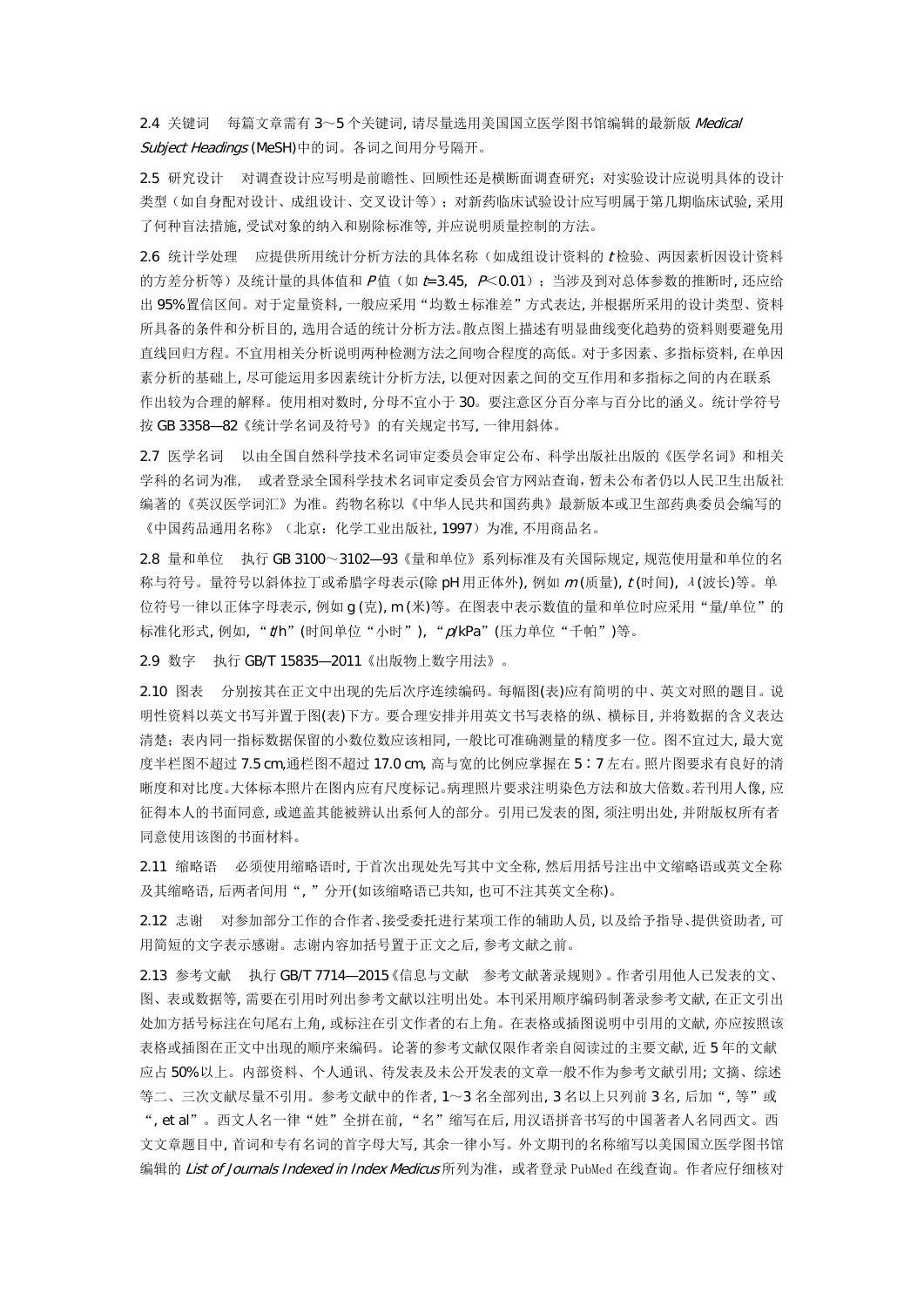所引参考文献, 以保证各项内容准确无误。将参考文献按引用的先后顺序(用阿拉伯数字标出)排列于文末, 示例:

[1]安金刚, 张益, 张智勇, 等. 计算机辅助制作个性化钛网治疗眼眶骨折继发眼球内陷[J]. 北京大学学 报(医学版), 2008, 40(1): 88–91.

[2] Fukunaga M, Suzuki K, Saegusa N, et al. Composite hemangioendothelioma: report of 5 cases including one with associated Maffucci syndrome [J]. Am J Surg Pathol, 2007, 31(10): 1567 - 1572.

[3]姜保国, 王洪, 张旭, 等. 外科学[M]. 3 版. 北京: 北京大学医学出版社, 2008: 70.

[4]Sambrook J, Russell DW. Molecular Cloning: A Laboratory Manual [M]. 3rd ed. New York: Cold Spring Harbor Laboratory, 2001: 50.

[5]萧钰. 出版业信息化迈入快车道[EB/OL]. (2001-12-19)[2002-04-15]. http://www.creader.com/news/20011219/200112190019.html.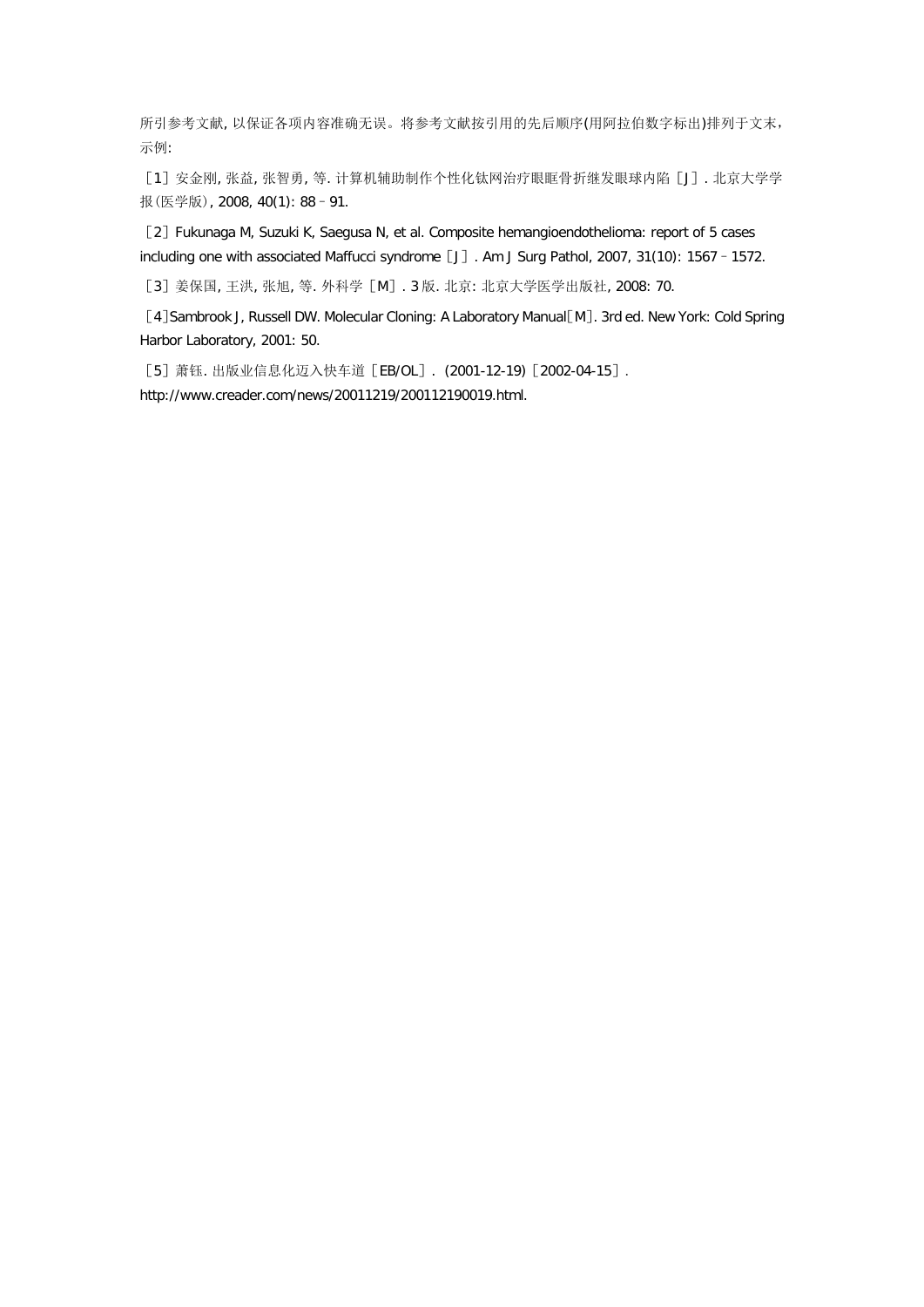# **Journal of Peking University (Health Sciences)**

# **Author Guidelines**

# **General Information**

Journal of Peking University (Health Sciences) is a comprehensive medical academic journal publishing in China and abroad, supervised by the Ministry of Education of China and operated by Peking University. The majority audience of this journal are medicine, health science, and technology professionals. The journal reports the latest scientific research findings, new technology, and clinic diagnosis and treatment experience in the fields of basic medicine, clinical medicine, preventive medicine, and pharmacology. The journal aims to apply the strategy of "National Invigoration *via* Science and Education", promote medicine information exchange and medicine science development, and improve the national health level.

The journal publishes a variety of article types, including Editorial, Expert Notes, Research Article, Technology & Method, Express Research Report, Short Report of Significant Development, Summary of Award-Winning Work (referring to the summary from works recently receiving awards from above Ministry and Commission levels), Clinical Pathology (Case) Discussion, Challenging/Rare Case Analysis, Interdisciplinary, Review (invited only), Short Communication, Case Report and Lecture, *etc*. We welcome submissions from all enthusiastic domestic and foreign authors.

The journal strictly follows the policy of expert-peer-review system to make decisions on the manuscript exclusively based on the academic qualities of the manuscript. Those manuscripts reporting the most important innovative research results will be published with top priorities. If the authors think their work have significant findings or is first reported globally, we suggest authors explain and provide related lines of evidence.

#### **1. Submission Requirements and Instructions**

#### **1.1 Requirements**

Manuscripts should be advanced, scientific, and practical, with logic arguments, reliable data, accurate numbers, concise text, and clear figures. For research studies using human subjects, the authors must provide a copy of the appropriate Institutional Review Board approval document with official seals and a record of explicit consent from involved patient(s). Once the manuscript is considered for publication, all authors need to sign a copyright license authorization letter with the editorial office.

# **1.2 Instructions**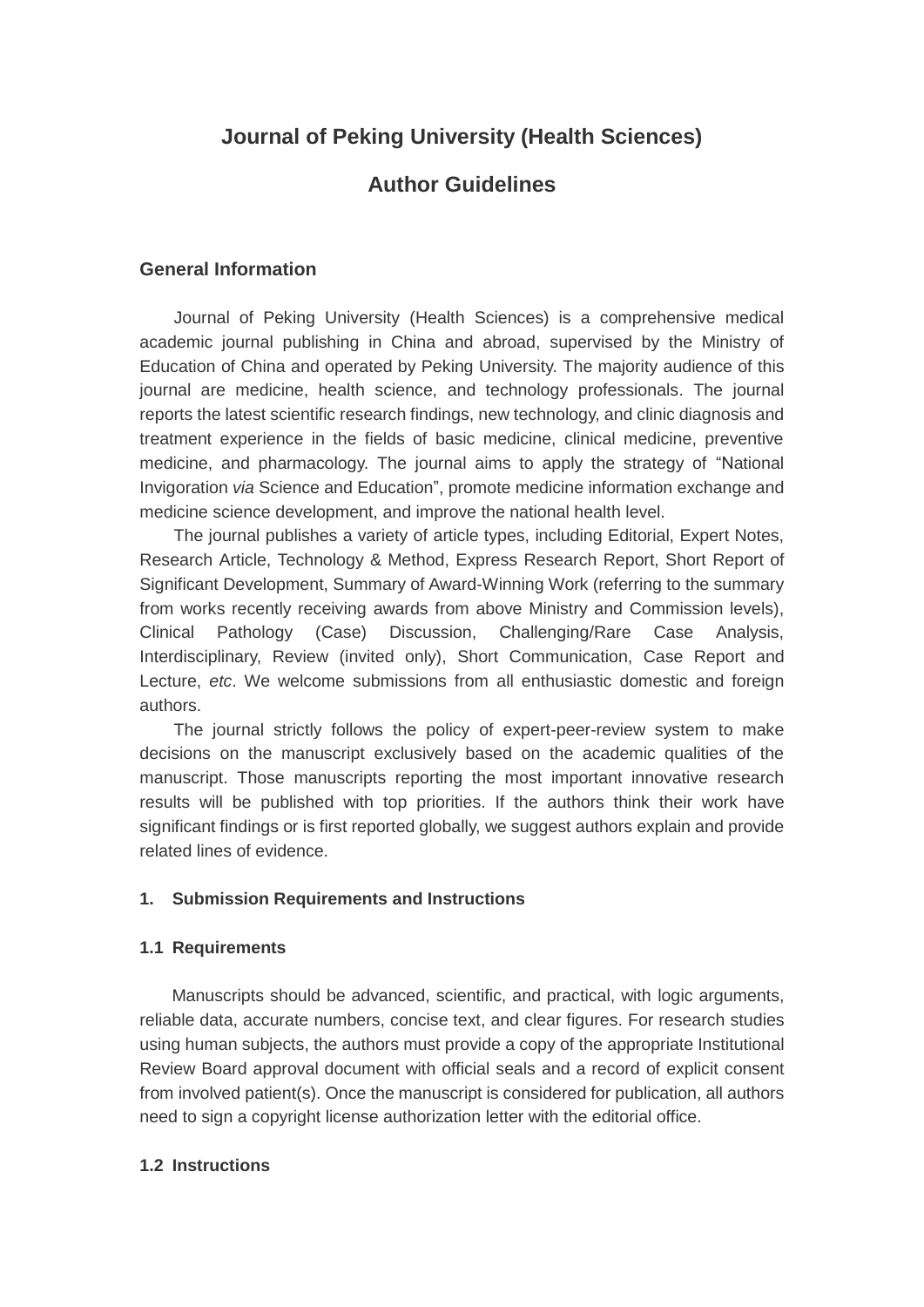Authors need to visit Journal of Peking University (Health Sciences) homepage at [http://bjdxxb.bjmu.edu.cn,](http://bjdxxb.bjmu.edu.cn/) click on the online submission button and upload the manuscript following the online instructions and guidance. If the size of figures embedded in the word files exceeds the limit, figures must be uploaded separately. Following documents, a hard-copy of the manuscript (print on A4 size of paper with small 4 size font and double-space lines), referral letter from authors' affiliated organization (include following contents: confirmation of document reliability, no multiple submission, no authorship disputation and no confidential issues involved), a copy of the appropriate Institutional Review Board approval document with official seals, and processing fees (15 RMB for manuscripts from Peking University; 40 RMB for manuscripts not from Peking University) should be mailed or delivered to our Editor office.

Mailing Address: Editor Office, Journal of Peking University (Health Sciences) 38 Xueyuan Road, Haidian District, Beijing, 100191 Tel: (010)82801551 Email: xbbjb2@bjmu.edu.cn

**1.3** Once submission is finished, authors can track the status of the manuscript *via* log in online account on journal's website. If no decision letter were received 3 months after initial submission, it is mainly because the manuscript is still under review. If the authors want to submit to other journals, please contact us immediately to avoid multiple submissions.

**1.4** Authors should take responsibility for the integrity of the manuscript from inception to published article. Journal have the right to modify the manuscript and will ask for authors' permission for changing the original intension. If journal does not receive revision in 2 months after decision letter is sent, journal will treat the case as automatic withdraw.

**1.5** Publication fee determined by manuscript length and numbers of illustrations will be charged after the manuscript is accepted. Colored illustrations will be charged for additional color printing fees. Once the manuscript is published, authors will receive compensation (including CD and online versions) and a free hard copy of the issue.

# **2. Manuscript Organization**

# **2.1 Title**

The full manuscript title should be succinct (less than 20 Chinese characters) and informative. Abbreviations in foreign language are not recommended. Non-specific phrase, such as "Investigation of" and "Observation of" should be avoided. English title must be consistent with Chinese title.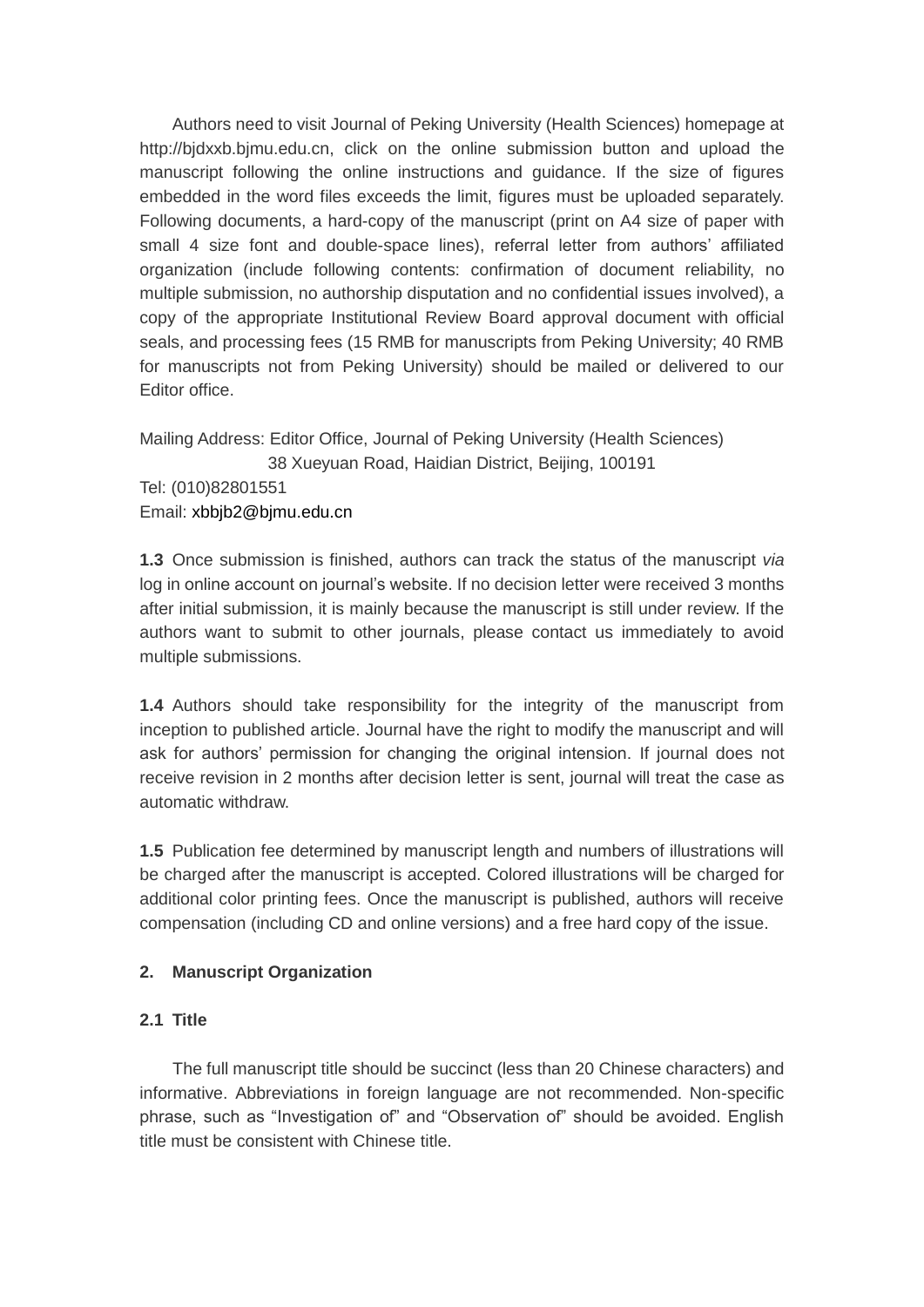#### **2.2 Authorship**

All persons designated as authors should qualify for authorship. Each author should have participated sufficiently in the work, be able to answer manuscript-related questions and take public responsibility for the content. Manuscript with multiple authors must clarify corresponding author(s) and provide corresponding author(s)' email address. If listed author were from a foreign country, Hongkong (China), Macau (China) and Taiwan (China), a hard copy of consent form from this author must be attached. Authors decide how many people are listed and the sequence, which the journal does not allow any changes after submission unless exceptional circumstances are noted. A satisfactory explanation for any proposed changes in authorship will be required. We will also require a consent form with signatures from all authors.

All authors should be involved in drafting the article or revising it critically for important intellectual content, and must have read and approved the final version of the manuscript. Any other contributors should not be listed as authors, but rather be acknowledged appropriately in the Acknowledgments section. The corresponding author is responsible for ensuring that all authors have made bona fide, substantive contributions to the research and have seen and approved the manuscript in final form prior to submission.

Author affiliations include the whole name of the organization, department name plus city name and postal code. It is important to indicate a corresponding author, together with complete mailing address, telephone number and email address. Authors from different organizations must be marked superscript (1,2…*etc*.) after authors names. In addition, same marks (1,2…*etc*.) must be labeled before the corresponding organization names. Authors' information in English must be provided in manuscripts with English abstracts and consistent with their information in Chinese.

#### **2.3 Abstract**

Abstract in Chinese should contain at least 500 Chinese characters and abstract in English should contain no least than 350 words. Original Articles, Technology & Method, Express Research Report and Challenging/Rare Case Analysis types of manuscript must have an abstract in both Chinese and English, written in third-person point of view. Structured abstract is required, including Objects, Methods, Results (with major data) and Conclusions. Each section should have corresponding subtitle. English abstract should be placed after Chinese abstract. Review and Case Report only need an unstructured English abstract located after the main manuscript.

# **2.4 Keywords**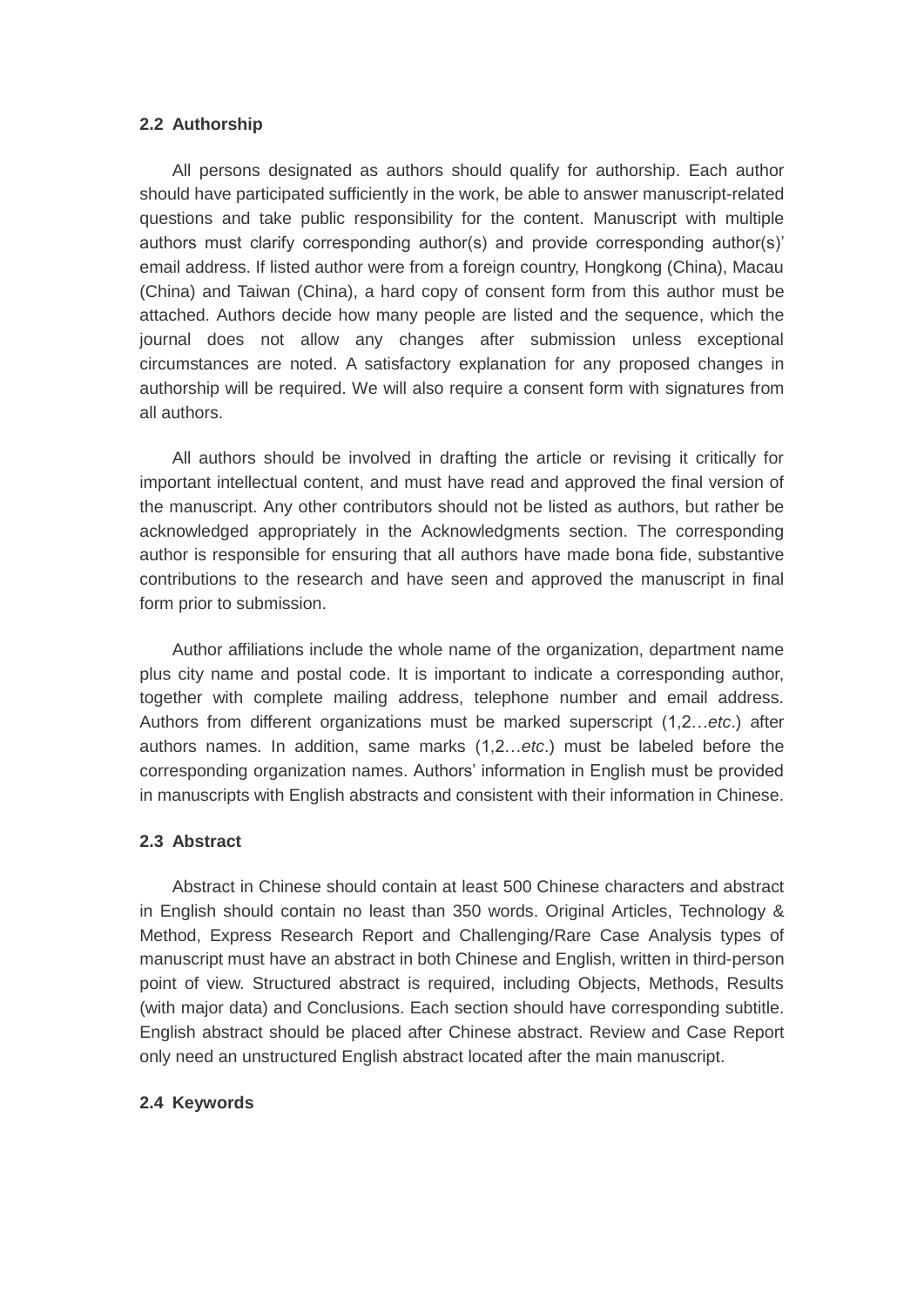Each manuscript should contain 3–5 relevant keywords, listed in newly updated Medical Subject Heading (MeSH) edited by American National Library of Medicine. Each keyword should be separated by a semicolon.

### **2.5 Research Design**

The type of study, such as prospective, retrospective or cross-sectional, must be clearly stated in the manuscript. Study design, such as self-match, group or crossover, must be mentioned. Phase of clinical trial is required to be stated for new drug clinical studies. In addition to blinding method and eligibility and exclusion criteria for experimental participant selection, quality control procedures should also be clarified.

#### **2.6 Statistics**

 When data are summarized in the Results section, author should specify the statistical methods used to analyze them (*e.g.*, *t*-test, two-factor variance analysis), the specific statistic value and *P* value. (*e.g.*,  $t = 3.45$ ,  $P < 0.01$ ). 95% confidential intervals should be specified when population parameter estimation is involved. Generally for quantitative data, statistical data should be expressed in the format of "mean  $\pm$  standard deviation", and appropriate statistical methods should be applied according to the study design, features of data and the purpose of the analysis. The linear regression equation should be avoided to analyze data on the scatter plot with obvious trend. Correlation analysis should not be used to illustrate the degree of agreement between the two study methods. For multi-factor and multi-index data, based on single-factor analysis, multi-factor statistical analysis methods should be used as much as possible to make a more reasonable explanation for the interaction between factors and the internal relations between multiple indicators. When using relative numbers, the denominator should not be less than 30. Pay attention to distinguish the difference between percent and percentage. Statistical symbols should be used according to the standards of GB3358-82 "Statistics Terms and Symbols" and presented as italics.

# **2.7 Medicine Terminology**

The standards set by National Natural Science and Technology Term Evaluation Committee, "Medical Terms" published by the Science Press and subject-related terms shall apply. For those terms which have not yet announced, author should refer to the "English-Chinese Medical Vocabulary" edited by People's Medical Publishing House. The name of the drug is based on the latest version of the "Pharmacopeia of the People's Republic of China" or the "General Names of Chinese Drugs" (Beijing: Chemical Industry Press, 1997) written by the Pharmacopoeia Committee of the Ministry of Health, and no commercial names are allowed.

# **2.8 Quantity and Unit**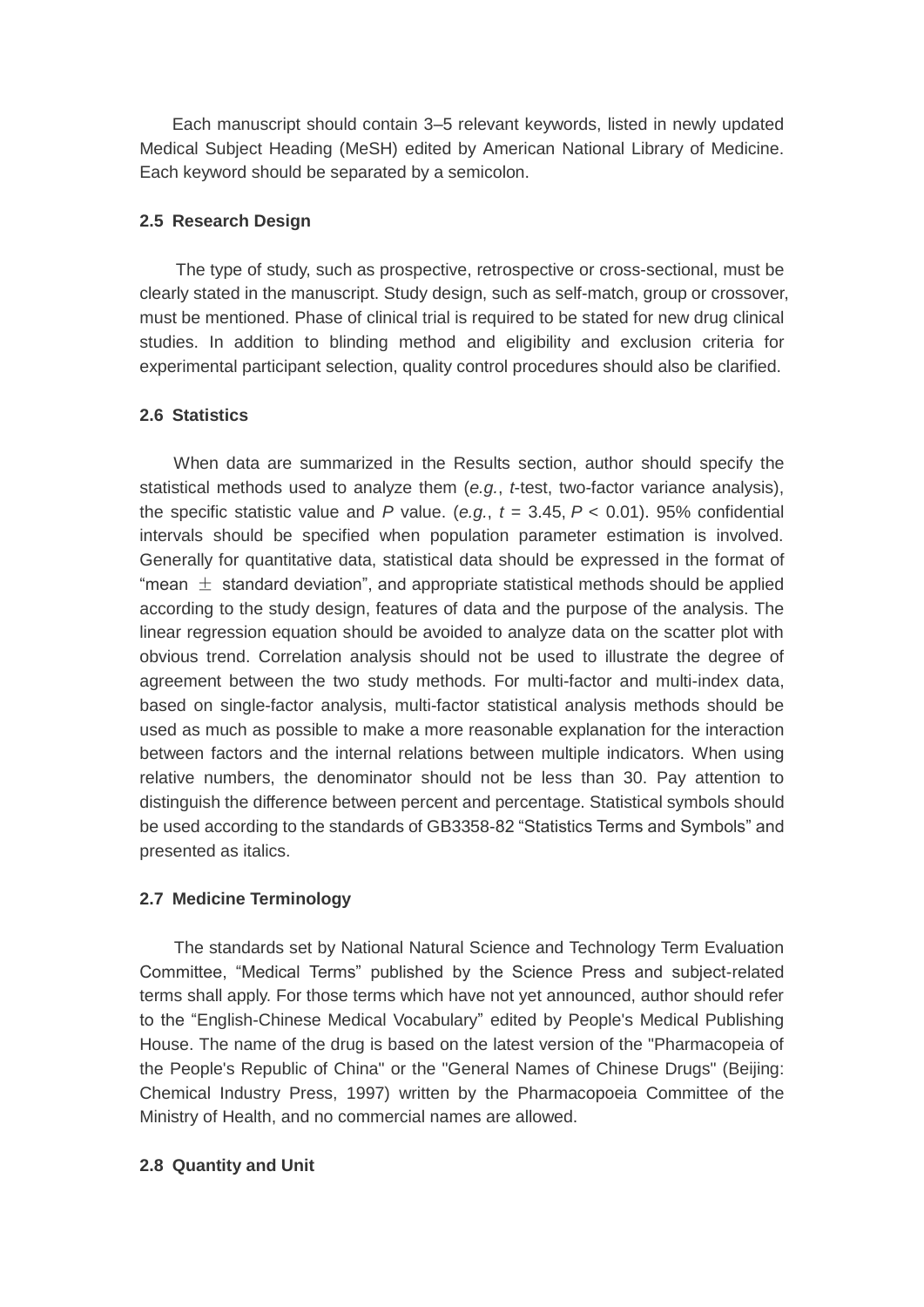The use of names and symbols for quantity and unit should be standardized according to series of standards of GB 3100—3102-93 "Quantity and Unit" and relevant international regulations. The quantity symbols is expressed in italic Latin or Greek letters (with the exception of pH, which should be in regular format), *e.g., m* (Mass),  $t$  (time),  $\lambda$  (wavelength). The unit symbols are always expressed in regular letters, such as g (gram), m (meter), *etc.*. In figures and tables, the standard form of presenting quantity and unit is "quantity/unit", for example, *t*/h (time unit: hour), "*p*/kPa" (pressure unit: kPa), *etc.*

#### **2.9 Numbers**

GB/T 15835—2011 "Regulations on the Use of Numbers in Publications" should apply.

#### **2.10 Figure and Table**

 Figure and Table should be numbered according to the order in which they appear in the main manuscript. Each figure (table) should have a concise title in both Chinese and English. Legends should be written in English and placed below the figure (table). Arrange and write the vertical and horizontal headings of the table in English reasonably, and clearly express the meaning of the data. The number of decimal numbers for the same index data in the table should be the same, generally one more than the accuracy that can be measured. The figure should not be too large, the maximum width of the half-column graph should not exceed 7.5 cm, the cross-column graph should not exceed 17.0 cm, and the ratio of height to width should be around 5:7. Photographs require good resolution and contrast. The gross specimen photos should include scales. Pathological photos require staining method and magnification information. If patient's picture is used, authors should get permission from the patient or cover the part in the picture where the identity could be distinguished. To cite a published figure, the source must be indicated, and the permission letter from the copyright owner must be provided.

### **2.11 Abbreviations**

 When an abbreviation has to be used, write its name in full Chinese at the first appearance, and then use parentheses to indicate the Chinese abbreviation or English full name and its abbreviations, and separate the latter two with a comma (if the abbreviation is commonly used one, it is not necessary to list its full English name).

#### **2.12 Acknowledgments**